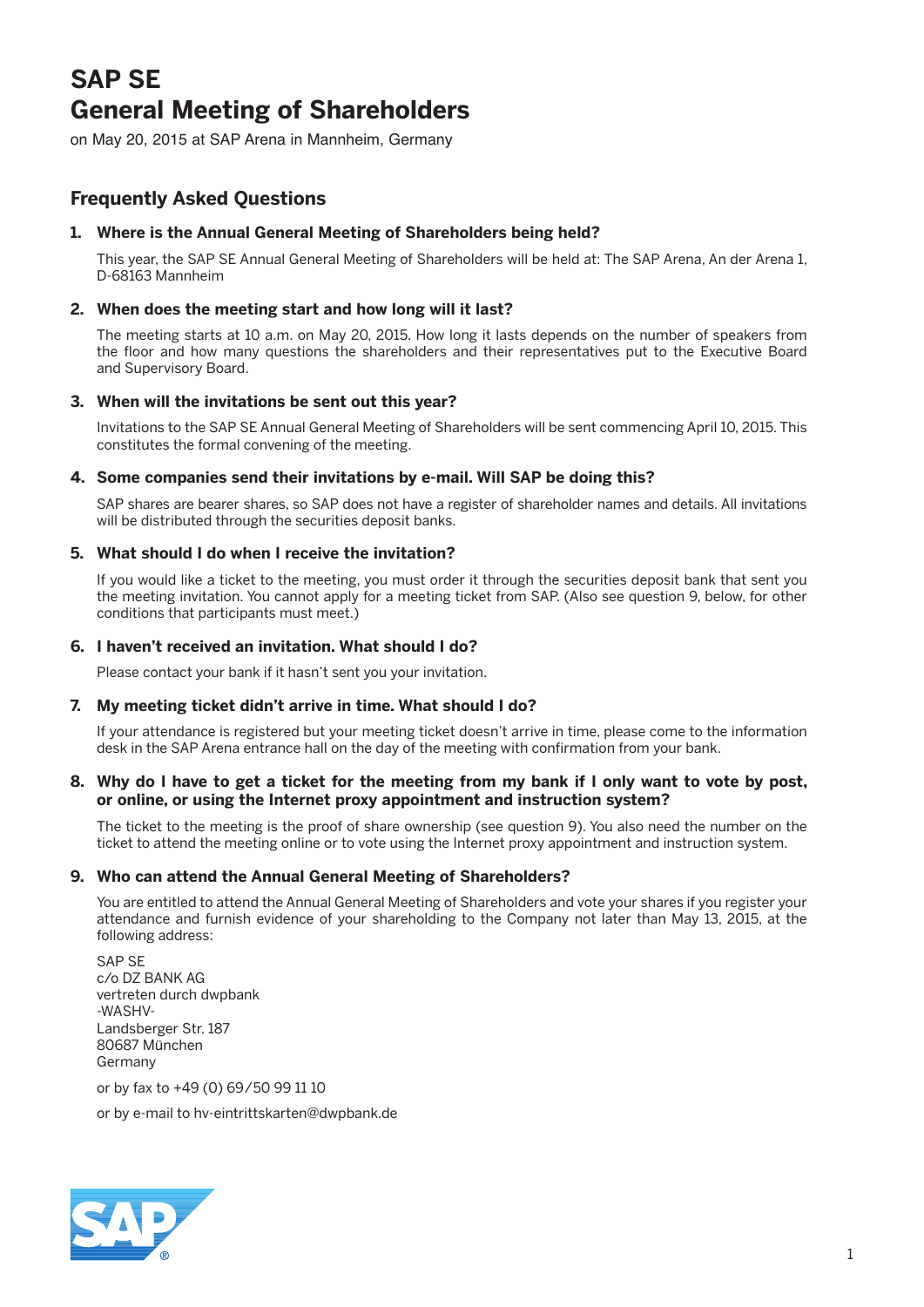SAP SE must receive your registration in German or English in text form. "In text form" means given in writing or fax identifying the person giving the statement (last name, first name, and address) and having a signature or other identifiable end. The evidence of shareholding must be submitted in the form of evidence prepared by a depositary institution in German or English. The evidence of shareholding must refer to and be true as of the record date, which is the beginning of April 29, 2015. To attend and vote, you must be the shareholder on the record date.

#### **10. Can I attend the meeting if I sell my shares before the meeting date?**

 You can attend if you have furnished evidence that you owned SAP shares on the record date (midnight at the beginning of April 29, 2015) and your attendance was registered not later than May 13, 2015, at the address notified for that purpose. You can still attend if you sell your shares after the record date.

# **11. Can I vote by post?**

 Postal votes must be in writing on the postal vote form. The form is part of the admission ticket and is also available online at www.sap.com/agm. For more information about how to vote by post, see page 22 in the invitation to the Annual General Meeting of Shareholders.

# **12. How do I instruct the Company to vote on my behalf?**

 Before or at the meeting, you can give instructions to a proxy provided by the Company. For more details, see page 24 in the invitation to the Annual General Meeting of Shareholders.

#### **13. Can I appoint proxies on the Internet and instruct them how to vote my shares?**

 We offer our shareholders Internet facilities to appoint and instruct proxies provided by the Company. The procedure is as for attendance in person, that is to say, whether you wish to order an entrance ticket for the Annual General Meeting of Shareholders and vote your shares yourself, or whether you wish to appoint a proxy, you must first register and submit evidence of your shareholding in time. To access the Internet proxy instruction system, go to www.sap.com/agm.

#### **14. Can I vote my shares on the Internet myself?**

 This year again, we are able to offer real online attendance. Participants can follow a live Internet stream of the entire Meeting, vote their shares in real time, and inspect the attendance register online.

#### **15. Is there free parking for cars?**

 The parking lot at SAP Arena has space for 2,700 cars. There is a map on the meeting ticket showing the parking lots.

#### **16. Does SAP provide complimentary bus and rail tickets to the meeting?**

 Yes – with your meeting ticket, you will be sent a free pass for the entire VRN (local public transportation company) network, valid on the day of the meeting.

#### **17. Why are there security checks?**

 SAP wishes to provide a safe environment for people attending the Annual General Meeting of Shareholders. There will be the usual security checks as people arrive for the meeting.

#### **18. Where can I obtain evidence of attendance for my tax return?**

 The attendance certificate is at the back of the ballot card book that you will receive when you arrive and hand in your ticket. Please detach it from the ballot card book and keep it.